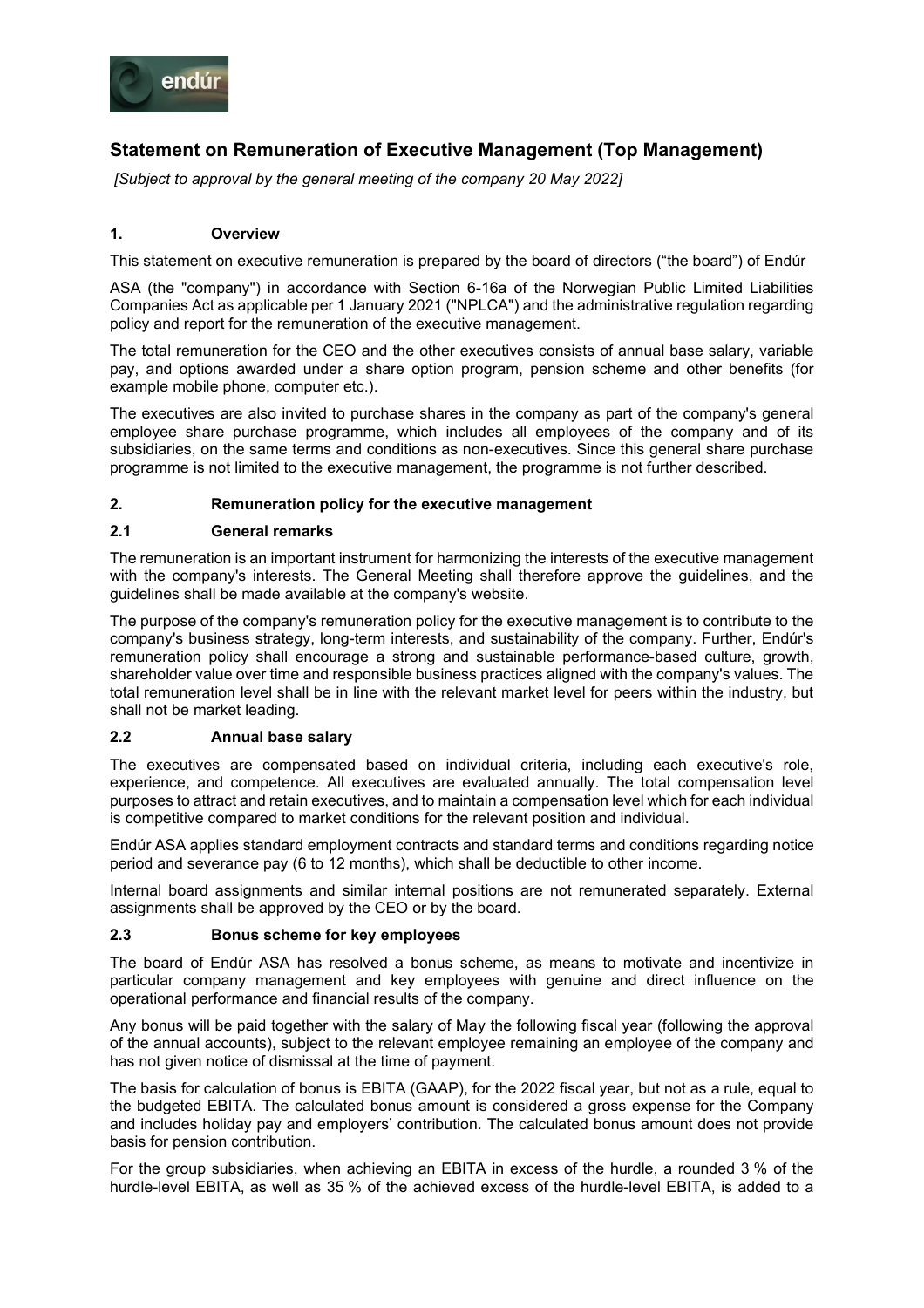

bonus pot for allotment. Any payment under the bonus scheme is also conditional on the group achieving a certain target / hurdle EBITA level, and provided that any bonus payment does not result in a negative group EBITA. The group shall also remain compliant with all loan agreement requirements ("covenant compliant") post any bonus payment / allocation.

Bonus for executive employees in the parent company Endúr ASA is calculated on a post subsidiary bonus calculation / allocation-basis, with the same parameters as mentioned for the subsidiaries. Costs pertaining to group corporate transactions, herein acquisitions, wind-downs, divestments, restructuring and refinancing, shall be excluded from any bonus calculation and allotment in Endúr ASA. The bonus payment for employees in the parent company Endúr ASA is limited to maximum 1x annual salary.

## **2.4 Share option program for executive employees**

The board of Endúr ASA resolved as of 23 December 2021 a share option plan for executives and other key employees, including the chairman in Endúr ASA (the latter subject to approval by the company's general meeting). At present a total of 15.550.000 share options / warrants have been issued, each option with a right of issuance or purchase of 1 share in Endúr ASA (provided that the share consolidation of 50:1 is resolved, this will constitute 311.000 share options / warrants, each with a right of issuance / purchase of 1 share). The board has committed to consider the issuance of further share options in August 2022.

The purpose of the share option plan is to further align the interests of the company and its shareholders. The awards of options shall give an interest / stake in the company parallel to that of the shareholders, enhancing the interests and commitment of the executives to the company's continued long-term success and progress, and motivate for individual achievement and contributions. The share option program shall enable the company to attract and retain executive and other key employees.

The option programme is based upon annual nominations and is not an unconditional continuous right. Responsibility for the annual nomination is delegated to the CEO, however any allocation of options to the chairman of the board is subject to approval at the ordinary general meeting. The strike price is set at NOK 0,75 (strike price of issue resolved on 15 November 2021) at the time of the grant of the options plus 10 per cent, to ensure that only value creation from allocation onwards is rewarded. With the share consolidation mentioned above, the strike price shall be adjusted accordingly.

The vesting period is 1 year from the date of allocation (January 2022), with a 3-year exercise period, subject to the participant's continued employment. For the chairman, option exercise is subject to him or her still holding the position as chairman at the time of exercise. Options not exercised by the expiration date will lapse without consideration.

In addition, there is a share purchase scheme for all employees.

# **2.5 Pension Scheme**

Executives are members of the standard pension and insurance schemes on the same terms and conditions as non-executives in the county of employment. Executives are not entitled to early retirement pension.

# **3. Renumeration policy for the board of directors**

The Nomination Committee provides a recommendation to ensure that the remuneration policy for the board of directors is based on market terms.

#### **4. Annual remuneration report**

Endúr ASA will for each financial year produce and make public a remuneration report in accordance with NPLCA Section 6-16b. Such report shall be considered by the company's general meeting and shall be subject to an advisory vote by the general meeting in accordance with NPLCA Section 5-6 (4). If the shareholders vote against the remuneration report, the company will explain, in the following remuneration report, how the vote of the shareholders was taken into account.

The company will produce its first remuneration report based on the remuneration policy for the financial year of 2021.

The notes to the financial statements for the financial year of 2021, includes an overview of the remuneration to the executive management.